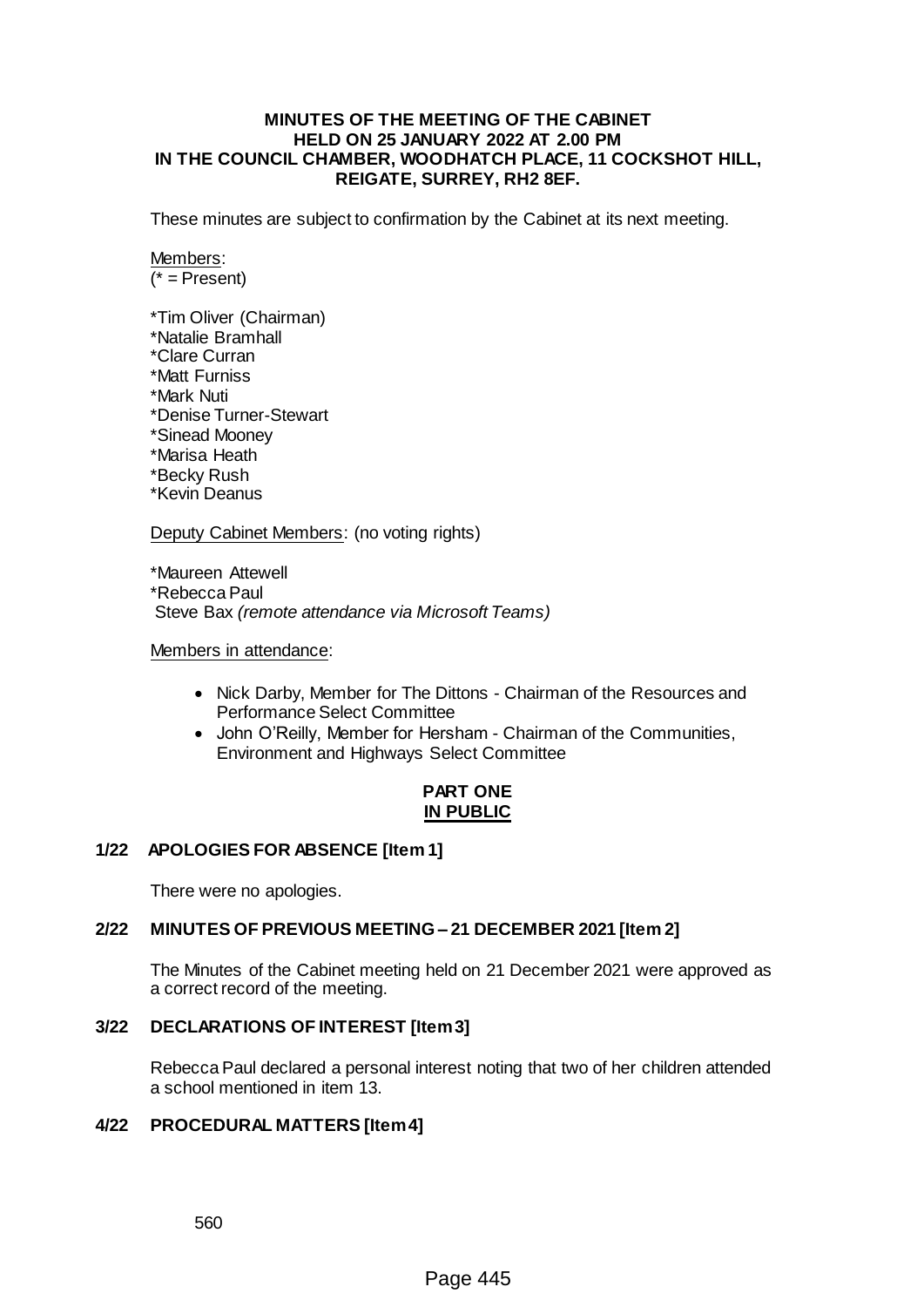## **5/22 MEMBERS' QUESTIONS [Item 4a]**

There were no Member questions.

## **6/22 PUBLIC QUESTIONS [Item 4b]**

There was one public question. The question and response were published as a supplement to the agenda.

Daniel Hill asked the Leader and Members to reconsider supporting an alternative location which was not only more suitable brownfield land, but more cost effective to the taxpayer. He asked whether the Cabinet Member for Property and Waste was aware of a report by a Tandridge District Council planning officer who said that the proposal would constitute inappropriate development in the Green Belt and would result in significant harm to the environment. He noted that the Council was ignoring the views of the local Gypsy, Roma and Traveller (GRT) community; and that his father had offered a two-acre brownfield site as an alternative to spending millions of pounds on developing a GRT transit site in the Surrey Hills Area of Outstanding Natural Beauty (AONB).

The Cabinet Member for Property and Waste stated that she would provide a written response to the supplementary question in due course.

#### **7/22 PETITIONS [Item 4c]**

There were none.

#### **8/22 REPRESENTATIONS RECEIVED ON REPORTS TO BE CONSIDERED IN PRIVATE [Item 4d]**

There were none.

## **9/22 REPORTS FROM SELECT COMMITTEES , TASK GROUPS, LOCAL COMMITTEES AND OTHER COMMITTEES OF THE COUNCIL [Item 5]**

The Chairman of the Resources and Performance Select Committee welcomed the Cabinet's responses to the Select Committee recommendations. He welcomed the early engagement and collaborative approach with the Select Committees, Members and the Borough and District Councils on the budget setting process in order to achieve the best for residents. He noted the continued uncertainties over Government funding.

The Chairman of the Communities, Environment and Highways (CEH) Select Committee endorsed the above comments. Concerning the Cabinet's response to recommendation one, Members would be encouraged by the commitment that the estimated carbon impact would be provided for the 2023/24 budget. That the Cabinet's response to recommendation two met the CEH Select Committee's request in full. Concerning the Cabinet's response to recommendation three, he welcomed the commitment made in paragraph one, and regarding paragraph two about the Local Transport Plan 4 (LTP4), he noted disappointment that the Bus Back Better funding that the Council was seeking might be less than hoped.

The Chairman of the Communities, Environment and Highways (CEH) Select Committee provided comments on Item 11 - refer to this item.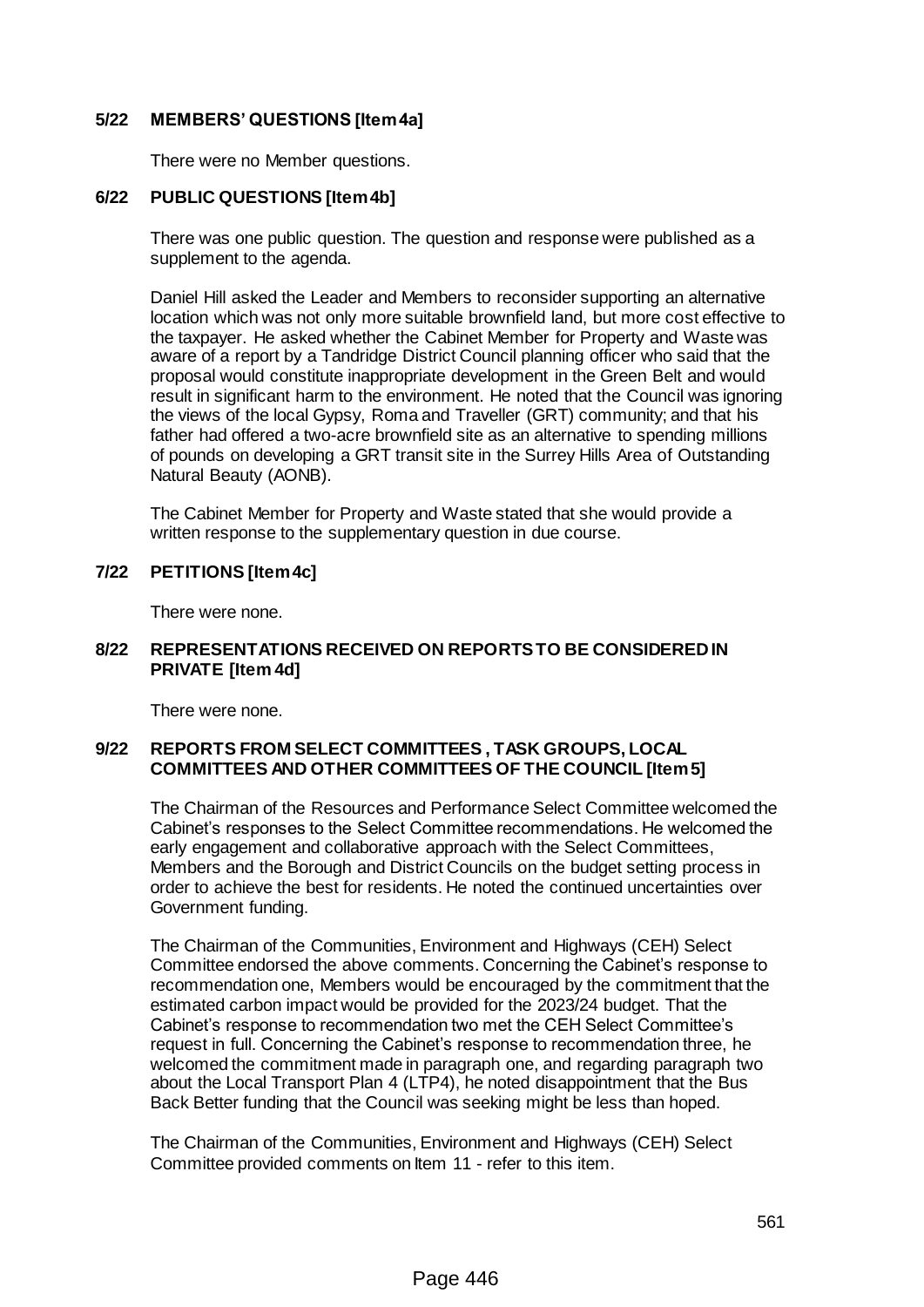The Leader appreciated the input from the Select Committees and their Chairmen. He highlighted the challenging climate to which the budget was set in relation to Covid-19 recovery and the uncertainty in Government funding.

### **RESOLVED:**

That the Scrutiny of 2022/23 Draft Budget and Medium-Term Financial Strategy to 2026/27 report and recommendations were considered. The response from the Cabinet was published as a supplement to the agenda.

#### **10/22 LEADER / DEPUTY LEADER / CABINET MEMBER / STRATEGIC INVESTMENT BOARD DECISIONS TAKEN SINCE THE LAST CABINET MEETING [Item 6]**

There were no delegated decisions to note.

## **11/22 COVID-19 DELEGATED AND URGENT DECISIONS TAKEN [Item 7]**

There were no delegated decisions to note.

## **12/22 CABINET MEMBER OF THE MONTH [Item 8]**

The Cabinet Member for Adults and Health introduced the report and noted the large amount of work underway in Adult Social Care (ASC). She highlighted the appointment of the new Executive Director for Adult Social Care and Integrated Commissioning, Liz Bruce who she was confident would build on the progress made by the current Executive Director, Simon White. She highlighted testimonials from the Surrey Care Association, direct reports, the Chairman of the Adults and Health Select Committee who noted that Simon White was a strategic leader who put Surrey's vulnerable residents at the heart of the Council's work. She paid tribute to Simon White for his hard work in ASC over the past three and a half years and noted his humour; he would be leaving the Council in April and she wished him all the best.

The Leader noted that Simon White had been an outstanding Executive Director, despite the challenging situation when he joined, he would be leaving the Council in a more stable position. He commented that Liz Bruce was an excellent replacement who was hugely experienced, and would continue in Simon White's footsteps.

#### **RESOLVED:**

That the Cabinet Member of the Month report be noted.

#### **13/22 2022/23 BUDGET AND MEDIUM-TERM FINANCIAL STRATEGY TO 2026/27 [Item 9]**

The Leader introduced the report and thanked the Select Committees and their Chairmen for their work and collaborative approach. He emphasised that setting the budget was not a political issue, but the role of the Council to spend residents' money effectively. He thanked the Deputy Leader and Cabinet Member for Finance and Resources, the Deputy Chief Executive and Executive Director of Resources, the Strategic Finance Business Partner, the Director of Finance Insights and Performance, and the Director of Corporate Finance and Commercial for their advice and preparation of a robust budget. He noted that the Council was moving into a recovery phase following the past two years of the Covid-19 pandemic. He highlighted the inequalities in the county that must be addressed, and that the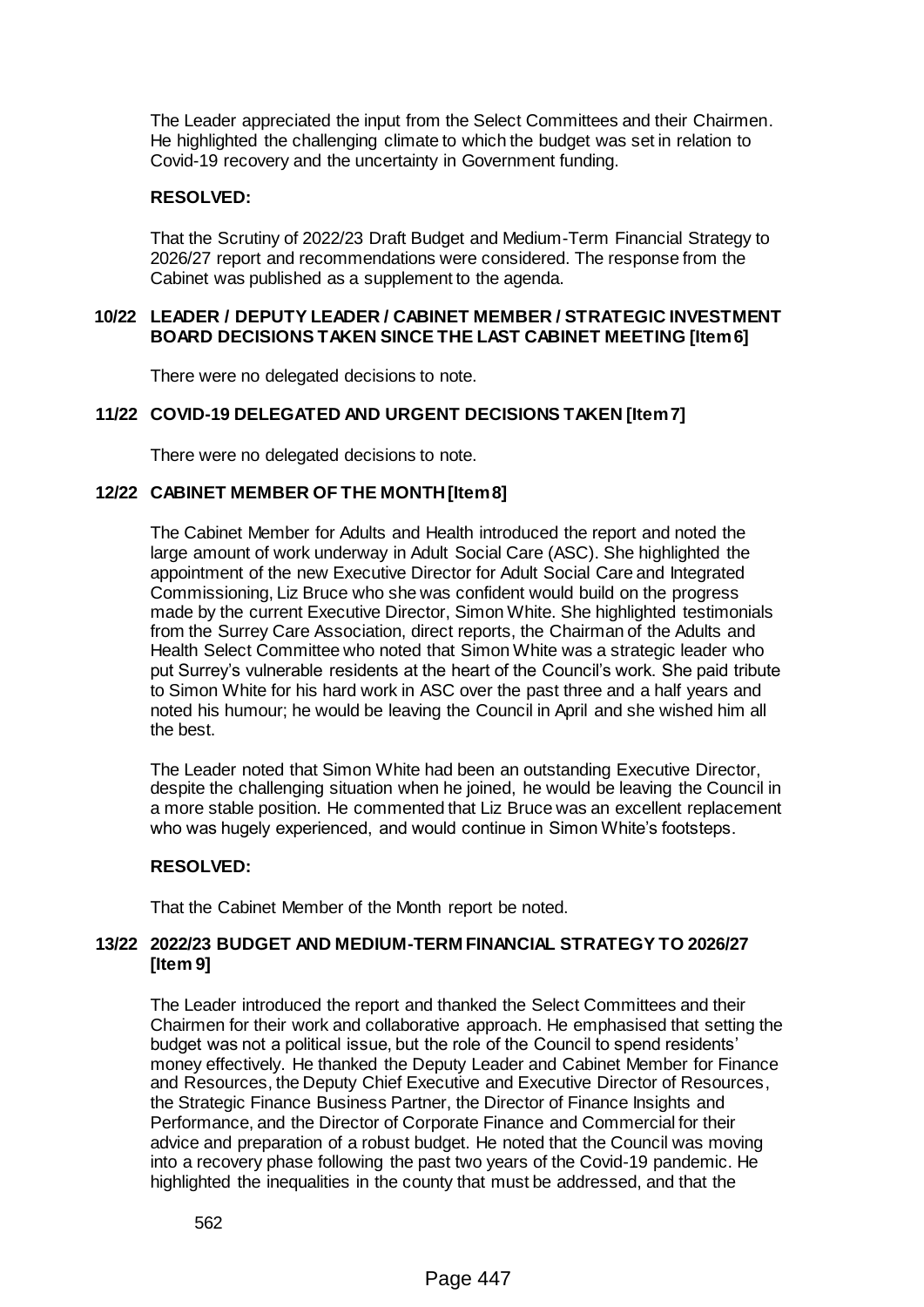Council had held true to its guiding principle in the Community Vision for Surrey in 2030 that "no one is left behind". He highlighted the Council's responsibility over the delivery of a wide range of strategic functions and services for 1.2 million residents, notably ASC and Children's Service where combined £1.5 million was spent daily.

The Leader further noted that the Council had worked hard over the past three years to stabilise its finances, the Transformation Programme had delivered £240 million in savings, with a further £75 million to be saved over the next few years. The Council would continue to deliver efficiencies whilst improving services for residents, would continue to lobby the Government over funding, and would continue to work in partnership towards sustainability and thriving and empowered communities. Key areas of focus included building stronger local economies through skills and jobs, increasing the local provision of services and community support, looking after vulnerable residents through modernised social care provision, tackling climate change through technology and renewable energy, prevention and early intervention for children and adults, and addressing the rise in mental health support. That every penny of residents' money from Council Tax would be invested in residents, the Council recognised the pressures faced by many and he highlighted the financial support information available on the Council's website. He looked forward to the endorsement of the budget at the Council's Budget meeting, it was essential for the Council to get on with the delivery of the ambitious five-year plan.

The Cabinet Member for Education and Learning highlighted the £125 million Special Educational Needs and Disability (SEND) Capital Programme as outlined in item 14.

The Cabinet Member for Environment highlighted the £64 million identified for the Greener Futures programme as part of the longer-term £273 million allocation, the funding for the River Thames Scheme, ultra-low emissions bus scheme and Your Fund Surrey.

The Cabinet Member for Children and Families highlighted the Council's provision of social care including supporting 1,000 Looked After Children, the continued delivery of the improvement plan to address the inadequate rating by Ofsted in 2018, the pressures of the pandemic such as the increase in Child Protection Plans, the increase in unaccompanied child refugees and asylum seekers, the increase in the children's social care budget to £224 million for next year, the family safeguarding model and no wrong door model, the investment in residential children's homes and provision of more in-house places for Looked After Children, the increase in foster carers needed and the recruitment and retention programme for staff.

The Cabinet Member for Property and Waste highlighted that £28 million was being invested on the Council's corporate assets, rationalising the estate and creating fit for purpose community hubs, expanding, building and maintaining schools, providing additional SEND places, the total £139 million spend on those projects over the next five years, £80 million spending on building affordable accommodation.

The Cabinet Member for Community Protection highlighted the purchase of advanced technology such as seven new fire appliances with a further nine to follow and the purchase of new breathing apparatus equipment; working in partnership with staff to deliver the best equipment to keep Surrey safe.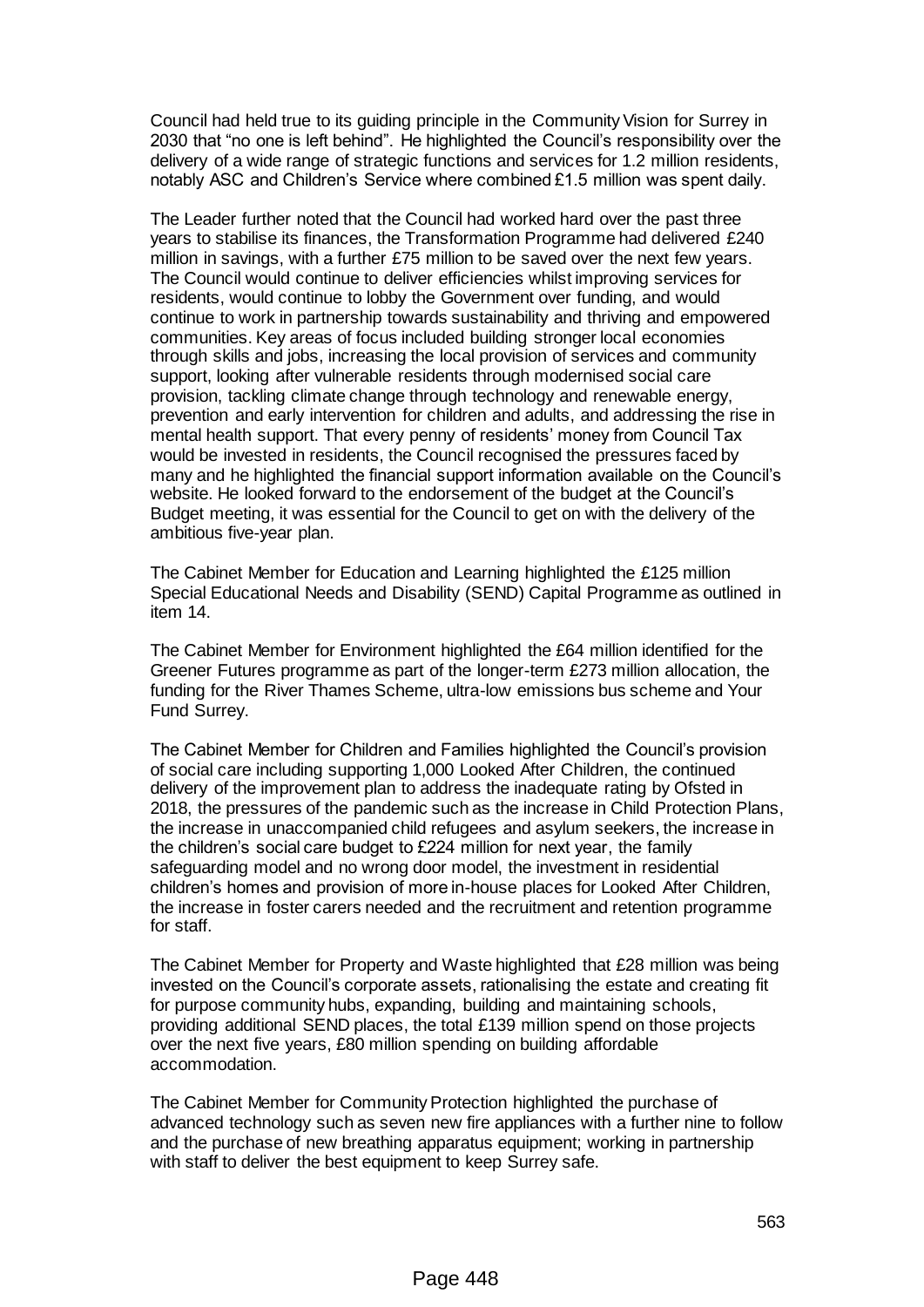The Cabinet Member for Adults and Health highlighted the various transformation programmes in ASC which were expected to deliver £41.8 million in efficiencies between 2022 to 2027, the Accommodation with Care and Support programme which would help deliver substantial efficiencies and provide an opportunity for some of Surrey's most vulnerable residents to have their own home to learn new skills.

The Cabinet Member for Transport and Infrastructure highlighted that roads remained a priority for residents and following the past few years of increased investments complaints were reducing, the largest part of the capital programme was highways and infrastructure of just under £1 billion, the increased amount of £125 million into Surrey's roads the next financial year for local highway schemes, the low emission hydrogen and electric buses to be in place shortly, the River Thames Scheme funding and the Housing infrastructure Fund bids.

The Cabinet Member for Communities highlighted that following Covid-19 revenue had started to increase through registrations, weddings and libraries for example, the fantastic staff who delivered services in a constrained budget envelope, the Libraries Transformation programme which was back online with £34 million in the capital budget, Your Fund Surrey whereby money out of the £100 million was borrowed as needed and noted a £500,000 investment in a community shop development in Normandy, the investment in new technology to support Customer Services.

The Deputy Leader and Cabinet Member for Finance and Resources highlighted that transformation was a key part of the Council's agenda of continuous improvement, with forecasted achievements of £81 million of ongoing transformation related efficiencies by the end of 2021/22 and £55 million of cost containment with the benefits and the delivery of the efficiencies monitored throughout the year through the Transformation Assurance Board and other governance arrangements, the additional £20 million of efficiencies for 2022/23 and a further £32 million through to 2026/27, the Council was developing a twin-track approach to future transformation through the planning and delivery of two budget setting processes simultaneously towards a more collaborative approach between directorates, the delivery phase of the Transformation Programme through business cases and monitoring.

The Leader highlighted several of the recommendations. He proposed an amendment to Annex 1 - 2022/23 Final Budget and Medium-Term Financial Strategy to 2026/27, paragraph 6.36, pages 94/95, to add the following at the end of the paragraph (with additional words in bold/underlined and deletions crossed through):

#### **"The Capital Pipeline includes £3m of additional road safety capital funding that will be drawn down and approved by Capital Programme Panel for schemes individually less than £1m in value."**

The Leader noted that it clarified where the road safety money was being spent on; the Cabinet agreed the above addition.

#### **RESOLVED:**

That Cabinet makes the following recommendations to Council on 8 February 2022.

Cabinet recommends that Council: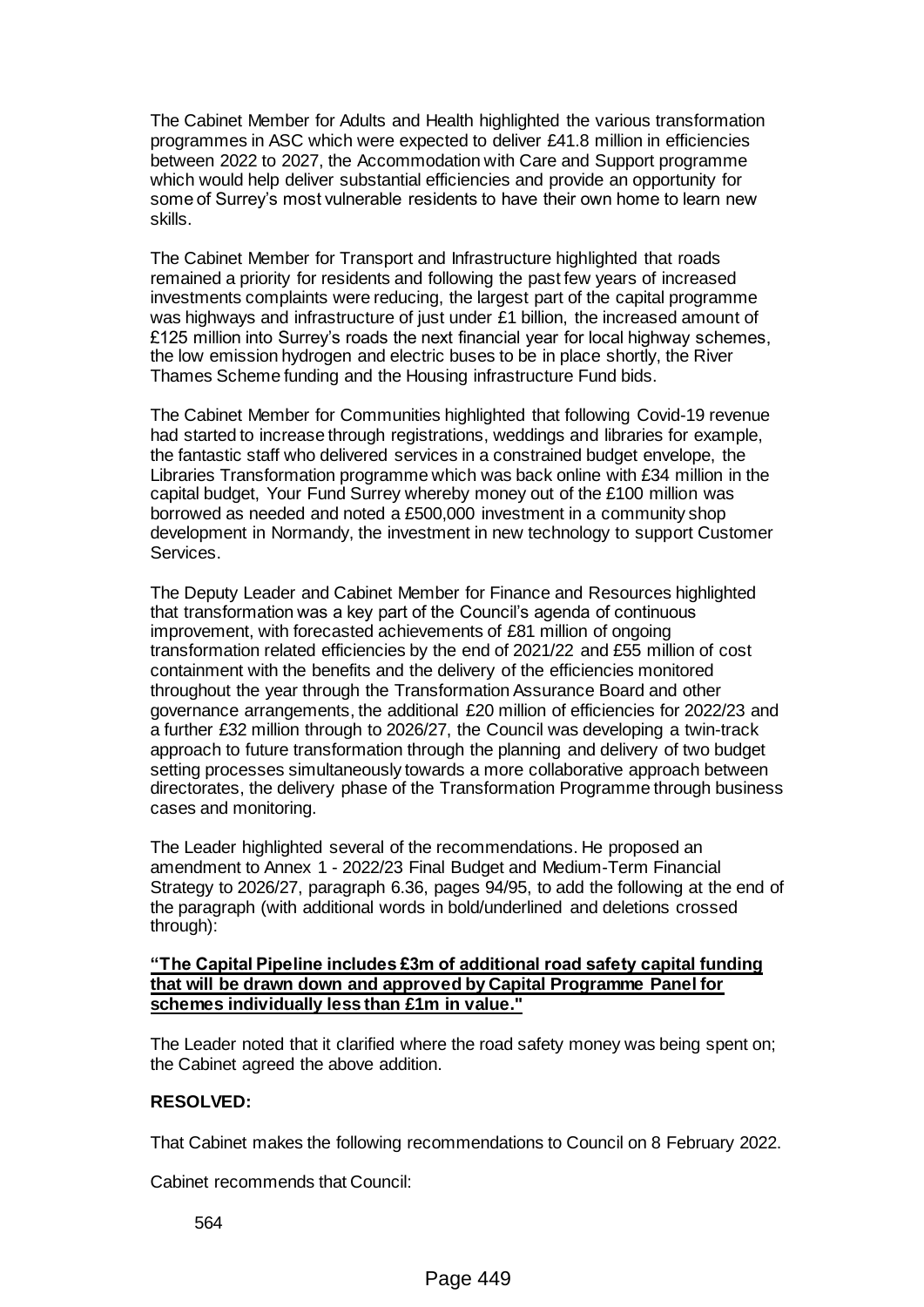- 1. Approves the net revenue budget requirement be set at **£1,042.0 million** (net cost of services after service specific government grants) for 2022/23 (Annex B), subject to confirmation of the Final Local Government Financial Settlement.
- 2. Subject to finalisation of the tax base, approves the total Council Tax Funding Requirement be set at **£831.0 million** for 2022/23, subject to final confirmation of District and Borough tax base. This is based on a council tax increase of 4.99%, made up of an increase in the level of core council tax of 1.99% to cover core Council services, including 1% for mental health, and an increase of 3% in the precept proposed by Central Government to cover the growing cost of Adult Social Care (Annex E).
- 3. Notes that for the purpose of section 52ZB of the Local Government Finance Act 1992, the Council formally determines that the increase in core council tax is not such as to trigger a referendum (i.e., not greater than 2%).
- 4. Sets the Surrey County Council precept for Band D Council Tax at £1,626.39, which represents a 4.99% uplift. This is a rise of £1.48 a week from the 2021/22 precept of £1,549.08. This includes £185.48 for the Adult Social Care precept, which has increased by £46.47. A full list of bands is as follows:

| <b>Valuation</b> | <b>Core</b>    | <b>ASC</b>     | <b>Overall</b> |
|------------------|----------------|----------------|----------------|
| <b>Band</b>      | <b>Precept</b> | <b>Precept</b> | Precept        |
| А                | £960.60        | £123.66        | £1,084.26      |
| B                | £1,120.70      | £144.27        | £1,264.97      |
| C                | £1,280.80      | £164.88        | £1,445.68      |
| D                | £1,440.91      | £185.48        | £1,626.39      |
| F                | £1,761.11      | £226.70        | £1,987.81      |
| F                | £2,081.31      | £267.92        | £2,349.23      |
| G                | £2,401.51      | £309.14        | £2,710.65      |
| н                | £2,881.82      | £370.96        | £3,252.78      |

- 5. Notes that the 4.99% increase in Council Tax will be deployed as follows:
	- 0.99% increase to fund the increased cost of delivering services
	- 3.00% increase to fund additional spend in adult and children's social care
	- 1.00% increase to fund additional investment in mental health.

Across this investment, the 3% increase in Adult Social Care Precept will be directed entirely to Adult Social Care.

6. Notes that underlying General Fund Balances are projected to remain at £28.0 million as of 1 April 2022.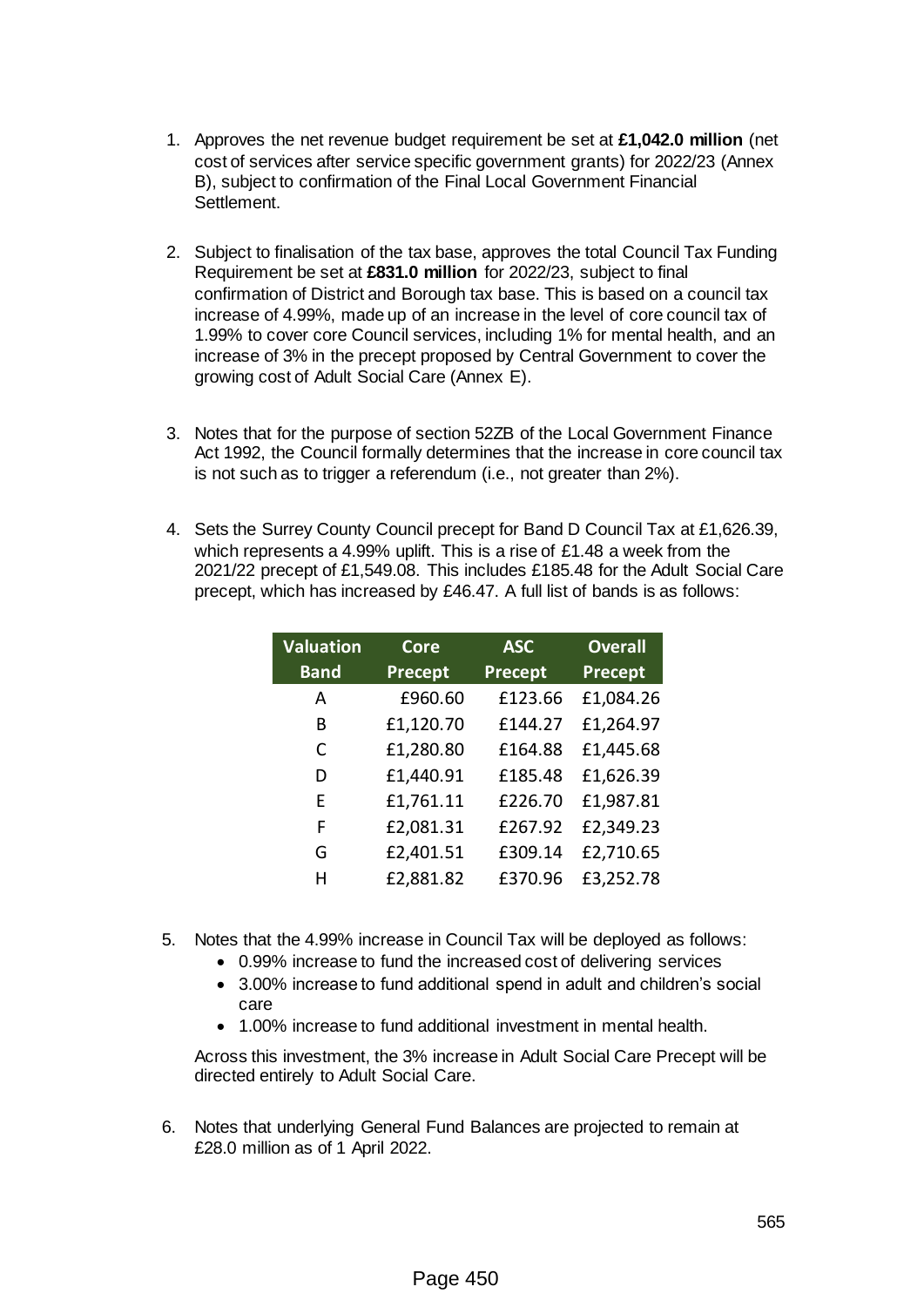- 7. Approves the Total Schools Budget of £575.2 million to meet the Council's statutory requirement on schools funding (as set out in Section 9 of the 2022/23 Final Budget and Medium-Term Financial Strategy to 2026/27).
- 8. Approves the overall indicative Budget Envelopes for Executive Directorates and individual services for the 2022/23 budget (Annex B).
- 9. Approves the total £1,909.6 million proposed five-year Capital Programme (comprising £1,031.2m of budget and £878.4.9m pipeline) and approves the £212.1 million Capital Budget in 2022/23 (Annex C).
- 10. Approves the Capital and Investment Strategy (Sections 1 to 3), which provides an overview of how risks associated with capital expenditure, financing and treasury will be managed as well as how they contribute towards the delivery of services.
- 11. Approves the policy for making a prudent level of revenue provision for the repayment of debt (the Minimum Revenue Provision (MRP) Policy) (Annex G).
- 12. Agrees the Council's refreshed Transformation Programme (as set out in section 3 of 2022/23 Final Budget Report and Medium-Term Financial Strategy to 2026/27)
- 13. Note that the investment in Transformation required to deliver improved outcomes and financial benefits is built into the proposed Medium-Term Financial Strategy (as set out in section 3 of 2022/23 Final Budget Report and Medium-Term Financial Strategy to 2026/27.
- 14. That Cabinet approves the £15m transfer from the Budget Equalisation Reserve to the Transformation Reserve set out in paragraph 10.
- 15. That Cabinet notes that the Audit & Governance Committee has approved the Treasury Management Strategy and Prudential Indicators (Annex F – Section 4) which set a framework for the Council's treasury function to manage risks, source borrowing and invest surplus cash on 24 January 2022.

## **Reason for decision:**

Council will meet on 8 February 2022 to agree a budget and to set the Council Tax Precept for 2022/23. Cabinet is required to recommend a budget to Council for consideration at this meeting. The budget directs available resources to support the achievement of the Council's ambitions and priorities in the 2030 Vision and the Refreshed Organisation Strategy.

The budget will also support the delivery of the continuing transformational changes that are required to ensure that the Council can improve priority outcomes for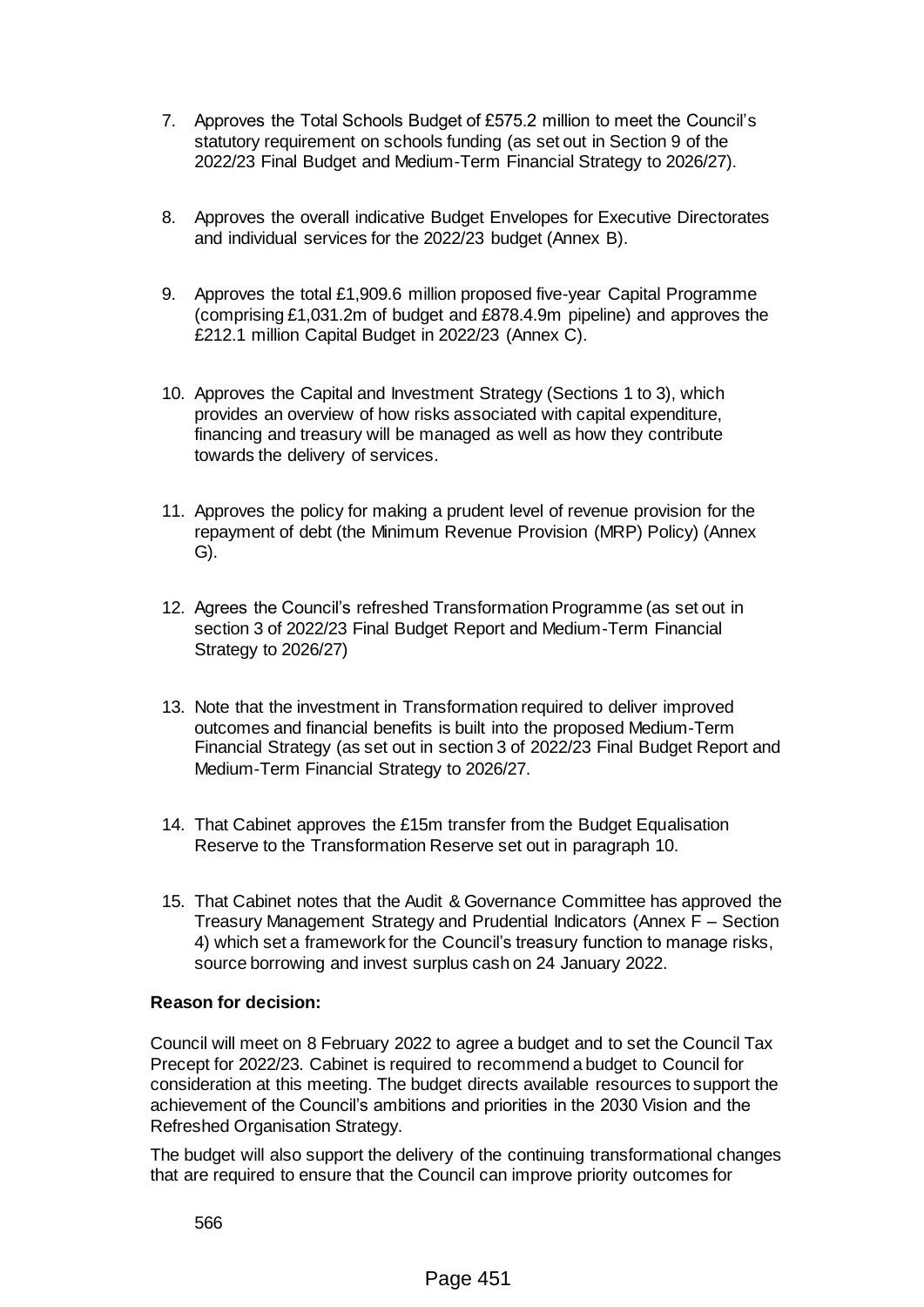residents, while managing growing demand for services and ensuring future financial sustainability.

## **14/22 CHANGES TO SURREY'S COMMUNITY RECYCLING CENTRE POLICIES [ITEM 10]**

The Cabinet Member for Environment introduced the report and outlined the three recommendations. She clarified that the review of the policies concerned how the Council could improve recycling and access to Community Recycling Centres (CRCs), it was not about closures or changes to opening hours. The review reflected the decisions of neighbouring county authorities, Surrey was one of the last to move towards a measure that restricted the use of a CRC to anyone living outside of the county. Residents would be asked to provide a proof of their identity the first time they entered their local CRC and would be issued with a windscreen sticker. The Council had looked to establish cross-border deals with West Sussex County Council and Windsor and Maidenhead Borough Council for Surrey residents using sites across the border. Regarding the changes to the Council's permit scheme to allow pickups, trailers and vans to bring chargeable construction waste, the Council would notify all existing permit holders of the change via email and would update its website. Highlighted the positive move of the four CRCs accepting residual waste on a permanent basis. The Council was looking at pedestrian access to its CRCs where feasible and safe such as at Warlingham and Caterham CRCs.

The Leader highlighted the following typing error to the second recommendation to be amended (with additional words in bold/underlined and deletions crossed through):

"identify" to be amended to "identi**t**y"

The Leader assumed that residents would be given due notice of the requirement for having a proof of identity and asked what forms would be acceptable. The Cabinet Member for Environment responded that there would be a communications campaign.

The Deputy Leader and Cabinet Member for Finance and Resources welcomed the recommendations which demonstrated the Council's commitment to helping residents dispose of waste locally and responsibly; she welcomed the proposals to improve pedestrian access.

The Leader welcomed the removal of the Covid-19 restrictions in place at the CRCs.

## **RESOLVED:**

- 1. That Cabinet approve allowing users of pickups, trailers or vans registered on the SCC permit scheme to bring chargeable construction waste to the nine CRCs that currently accept it.
- 2. That Cabinet approve restricting the use of all Surrey CRCs to Surrey residents only, requiring proof of identity to gain entry, to ensure Surrey are only paying for waste we have a legal duty to dispose of.
- 3. That Cabinet approve temporary COVID measures allowing residual waste to be accepted at the four 'Recycling Only' CRCs be made permanent.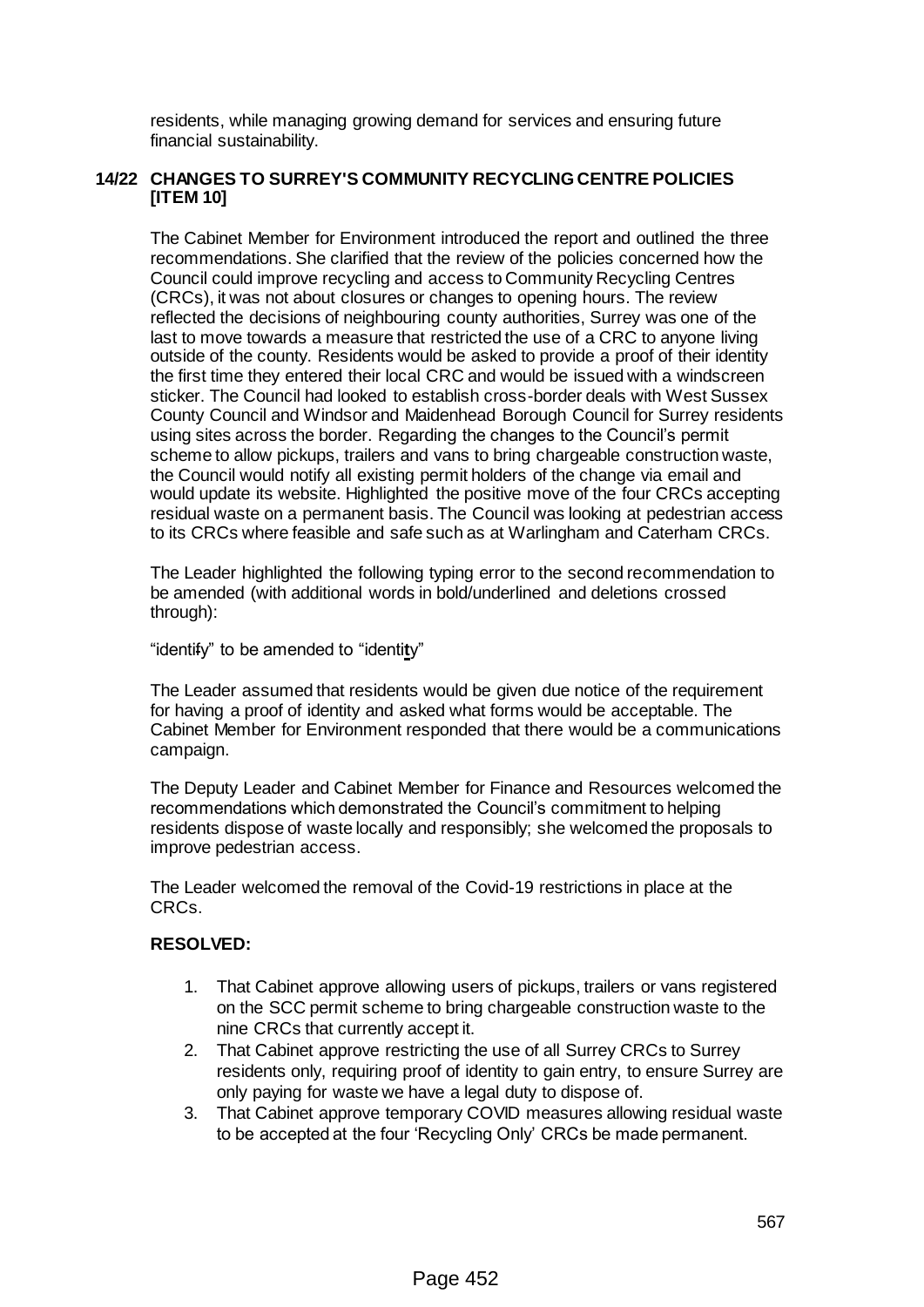## **Reasons for Decisions:**

There is currently an anomaly in the CRC operating policy that allows a resident with a car to bring in chargeable construction or DIY waste to CRC sites but does not allow residents who have a permit for a van, pickup, or trailer to bring in the same waste.

Construction and DIY wastes are not considered household waste. Residents are allowed to bring certain construction and DIY waste into nine CRCs by car and dispose of it for a charge. The original rationale for not allowing vans, pickups, and trailers to be used was to reduce the risk of trade waste abuse through limiting capacity of vehicles permitted. Changing the policy to allow users of permitted vans, trailers, and pick-ups to bring chargeable construction and DIY waste to the nine CRCs that operate the chargeable waste scheme will make the policy simpler for residents and more consistent. Trade waste will still be banned from CRCs.

Secondly, most waste disposal authorities that border Surrey have now introduced resident only policies at their CRC sites preventing Surrey residents from using them. To ensure that that SCC are only paying for waste they have a legal duty to dispose of it is recommended that a Surrey resident only policy is also implemented at Surrey CRCs.

Finally, during the Covid pandemic residual waste containers were reintroduced at the four 'recycling only' Surrey CRCs as a means of reducing congestion at other CRCs caused by social distancing measures. Tonnages of residual waste across Surrey have not increased because of this measure, therefore it is recommended that SCC retains these temporary arrangements mainly as a means of reducing car travel undertaken by residents who currently have to travel longer distances to CRC sites that do accept residual waste.

*(The decisions on this item can be called-in by the Communities, Environment and Highways Select Committee)*

#### **15/22 SURREY PUBLIC ELECTRIC VEHICLE CHARGEPOINT PROCUREMENT PLAN [Item 11]**

The Cabinet Member for Transport and Infrastructure introduced the report which outlined the strategic options assessment undertaken by the Council and noted that as the transition to electric vehicles (EV) continued to grow, the demand for onstreet and off-street publicly accessible charging points would increase; particularly in light of the 2030 Government ban on the sale of new petrol and diesel only vehicles. The Council as the local highway authority was overseeing the installation of public EV chargepoints, and the Council was looking at a more ambitious timetable to deliver more EV chargepoints. That transport contributed 41% of Surrey's carbon emissions and the Council had a net zero target for carbon emissions by 2050 for the county. There was a forecasted demand for up to 10,000 public EV charging points in Surrey by 2030. The Council had identified a number of business models for the delivery of the EV chargepoints working in partnership with the private and public sectors. One pilot included the installation of 80 EV chargepoints by the end of quarter one with a further 100 EV chargepoints to follow in 2022.

Following the consideration by the Communities, Environment and Highways (CEH) Select Committee he proposed the following revised recommendations (with additional words in bold/underlined and deletions crossed through):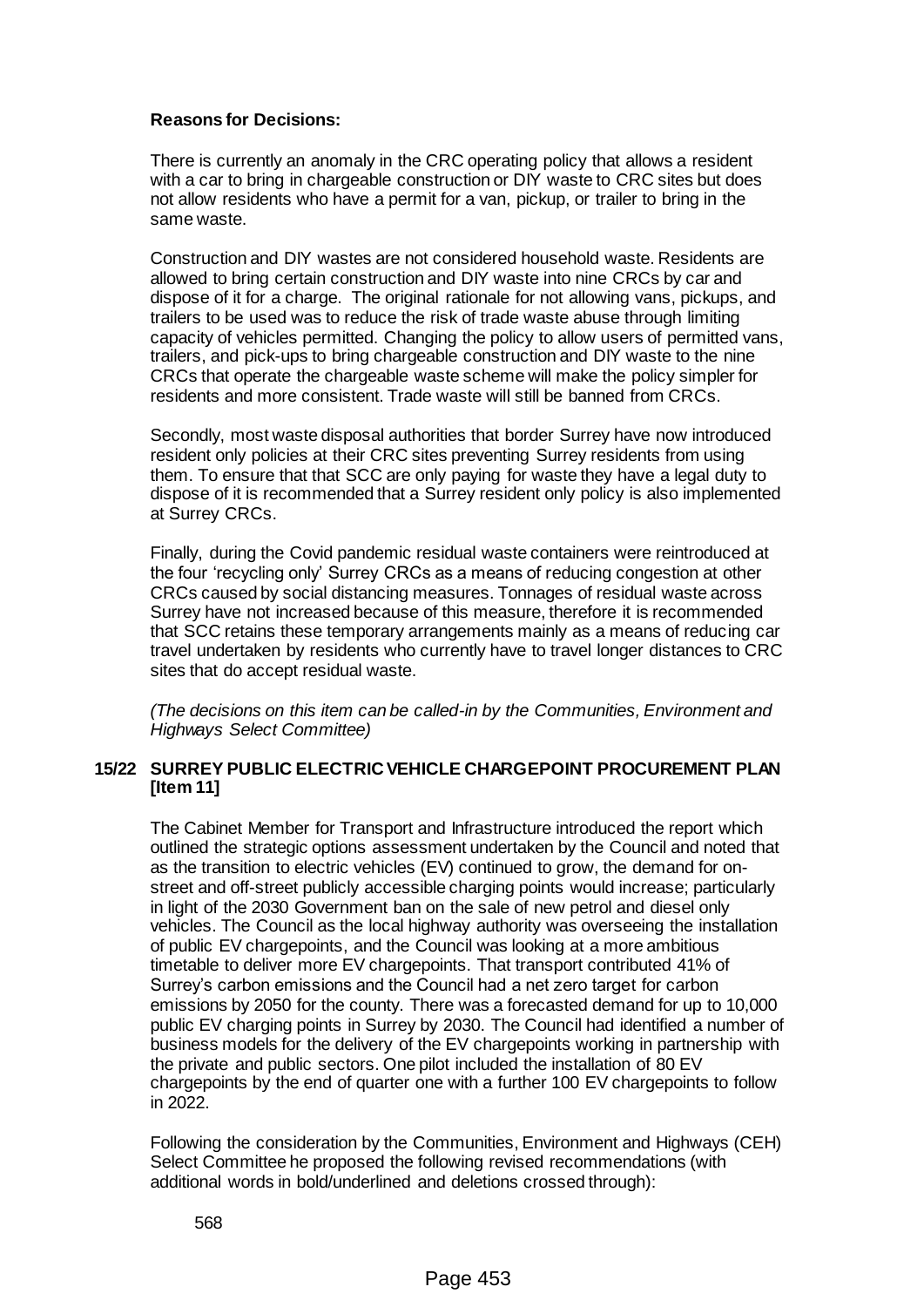- 1. Agree that SCC undertake a procurement exercise with the aim of appointing a single supplier**(s)** to work in partnership with the Council and its Key Delivery Partners to deliver public EV chargepoints at a large scale across Surrey.
- 2. **Agree to the establishment of a reference group through the CEH Select Committee which will be engaged to provide scrutiny support to the procurement exercise, including in helping to define the outcomes to be specified in the procurement and the network plan.**
- 3. **Agree to delegate authority to the Executive Director for Environment Transport and Infrastructure in consultation with the Cabinet Member for Transport and Infrastructure following further engagement to determine the procurement model of a single supplier or suppliers.**
- 4. Agree to receive a further report to Cabinet (in Q3 of 2022) to ask for a decision to proceed once the outcome of the procurement exercise is known.

The Chairman of the CEH Select Committee provided the following comments under item 5. He noted that the CEH Select Committee supported the revised recommendations following discussions with the Cabinet Member for Transport and Infrastructure, and the Executive Director for Environment, Transport and Infrastructure. The establishment of a reference group was a constructive way to obtain a united approach for EV chargepoint procurement.

The Leader explained that the revised wording of the recommendations reflected the important role of the CEH Select Committee in the procurement of the EV chargepoints through providing strategic oversight as opposed to overseeing the operational delivery. The Leader welcomed the support of CEH Select Committee over those revised recommendations; which the Cabinet agreed.

## **RESOLVED:**

- 1. Agree that SCC undertake a procurement exercise with the aim of appointing a supplier(s) to work in partnership with the Council and its Key Delivery Partners to deliver public EV chargepoints at a large scale across Surrey.
- 2. Agree to the establishment of a reference group through the CEH Select Committee which will be engaged to provide scrutiny support to the procurement exercise, including in helping to define the outcomes to be specified in the procurement and the network plan.
- 3. Agree to delegate authority to the Executive Director for Environment Transport and Infrastructure in consultation with the Cabinet Member for Transport and Infrastructure following further engagement to determine the procurement model of a single supplier or suppliers.
- 4. Agree to receive a further report to Cabinet (in Q3 of 2022) to ask for a decision to proceed once the outcome of the procurement exercise is known.

## **Reasons for Decisions:**

The recommendations will enable the development and delivery of the vital EV public charging infrastructure necessary to support the transition away from petrol and diesel cars to electric for those without access to other means of charging. The long-term sole supplier proposal will enable the Council to work in partnership with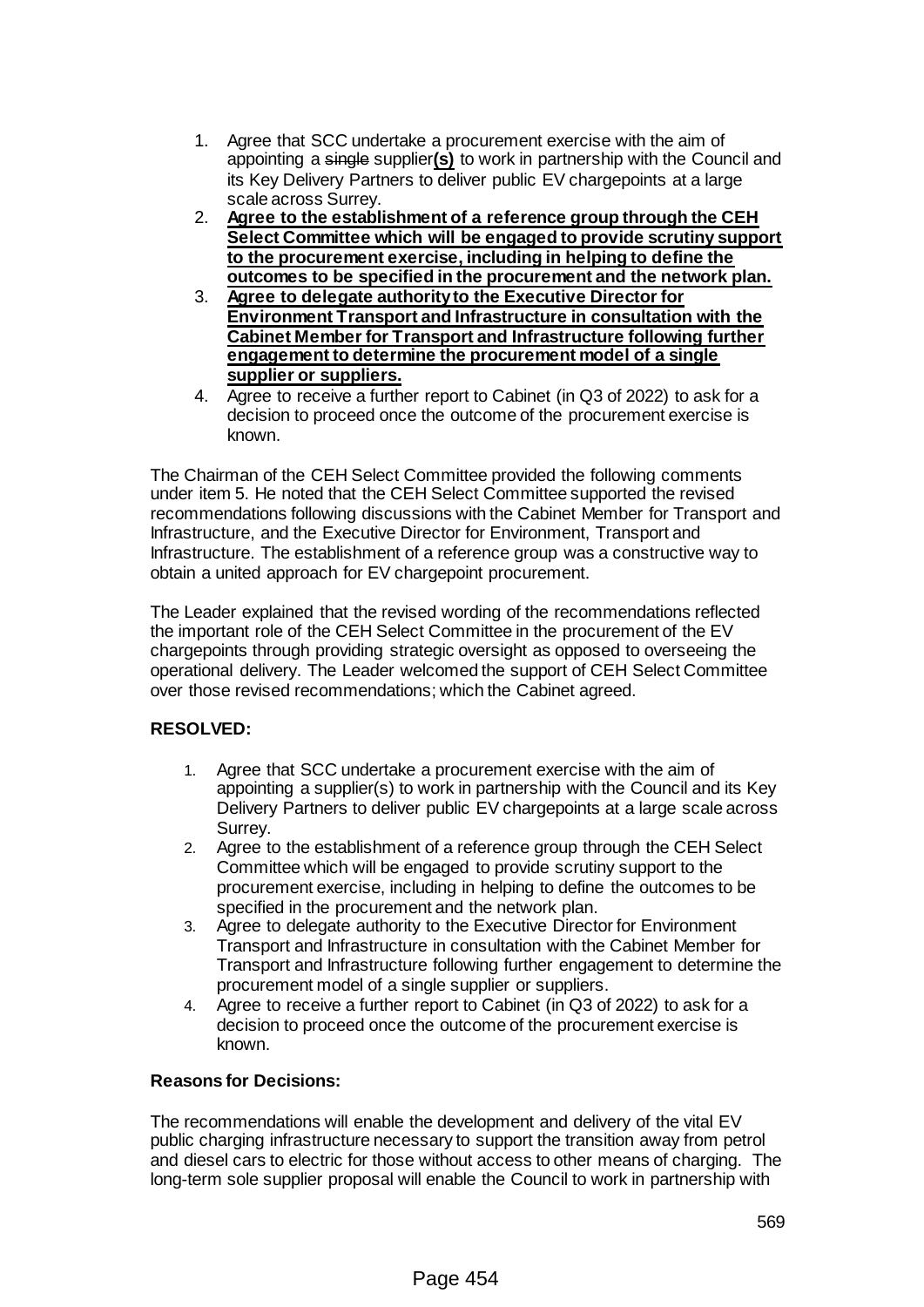District and Boroughs and the opportunities to offer access to other public sector and community partners including the NHS. This would offer increasingly consistent and interoperable chargepoints for EV users in Surrey. This arrangement would target on-street locations and off-street car park locations. The contract would be fully funded in most locations by the supplier in return for the supplier retaining the majority of the revenue. In some cases more profitable sites would cross-subsidise less commercial locations. Additionally, some sites may be supported by government and where justified SCC funding to achieve a geographically and socially equitable chargepoint network.

*(The decisions on this item can be called-in by the Communities, Environment and Highways Select Committee)*

## **16/22 NO ONE LEFT BEHIND: CHILD POVERTY IN SURREY [Item 12]**

The Cabinet Member for Children and Families introduced the report and noted that the Council's guiding principle of "no one left behind" established before Covid-19 was more pertinent now following the acute impact of the pandemic, as highlighted through the 2021 Community Impact Assessment. Residents and the employment sector had been affected from the rising cost of living and energy prices, more families sought assistance and more children in Surrey were classified as living in poverty. The Council recognised the need to bring forward the coordinated strategy with statutory partners and the Voluntary, Community and Faith Sector (VCFS) to respond to the issue of children and families in poverty. The report was wideranging and ran in parallel with the Council's four strategic priorities and was coproduced across the directorates; it sought to address the underlying causes of poverty, addressing inequalities through employment and housing for example. The report also sought to better coordinate and signpost individuals to the arrangements in place to mitigate poverty to meet immediate needs through free school meals and food banks. Whilst the report focused on families and children in poverty, the initiatives were applicable to all residents. She thanked the officer team for their work and hoped the report would be endorsed at the next meeting of the Council.

The Deputy Cabinet Member for Levelling-Up welcomed the timely strategy, noting that there were pockets of deprivation in Surrey and the strategy sought to target support. She highlighted the various crises funds available and intervention programmes such as the Helping Families Early Strategy 2020 to 2023 and Changing Futures programme. That the strategy was innovative through seeking to address the causes of poverty which was challenging. She paid tribute to the work of the Cabinet Member for Children and Families, the Executive Director of Children, Families and Lifelong Learning, officers and Members; and offered her full support.

The Cabinet Member for Adults and Health highlighted that the strategy recognised and sought to address the synergy between childhood poverty and the transition to poverty in adulthood. That ensuring the access to opportunities such as education and employment, and good quality housing was vital to address poverty. She was pleased that the strategy would be going to the Health and Wellbeing Board which would continue its scrutiny to ensure delivery.

The Cabinet Member for Education and Learning highlighted the importance and value of skills training and employment to address the causes of poverty through working in partnership with the further education sector noting the work underway to support disadvantaged adults and those with few or no qualifications.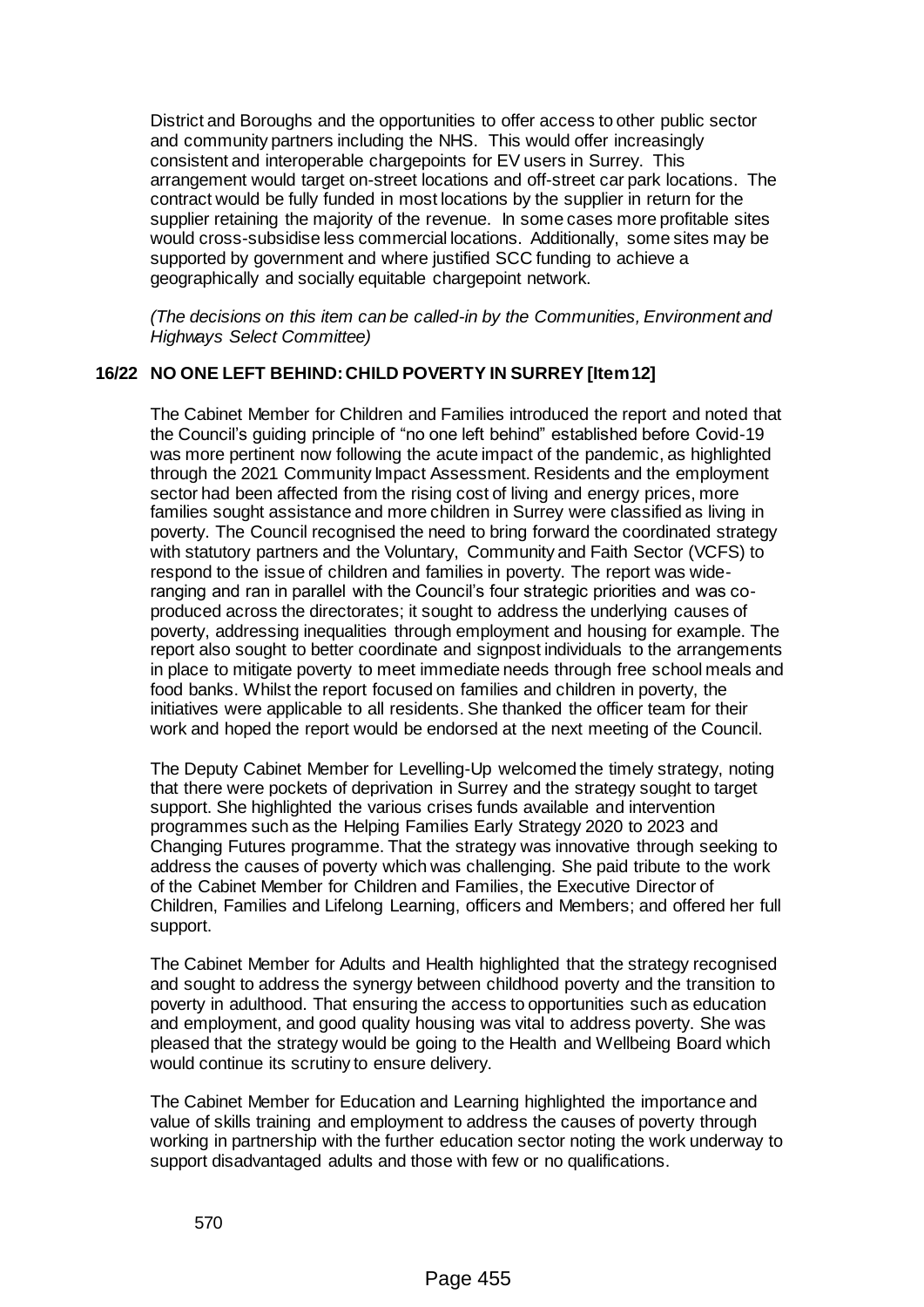The Deputy Leader and Cabinet Member for Finance and Resources noted that the Council delivered social value through procurement, half of its spend or £900 million was spent on local suppliers in Surrey which supported the delivery of jobs for local residents. The Council had secured £4.7 million of social value through its contracts and had created opportunities for Care Leavers and young residents such as through the S-Skills programme on the highways contract.

The Leader highlighted that the strategy provided a framework pulling together various strands of work and welcomed an update on its delivery on a periodic basis.

## **RESOLVED:**

That Cabinet RECOMMENDS that the County Council:

- 1. Notes the data research review on poverty, with emphasis on children, in Surrey as requested in a previous Council motion.
- 2. Endorses and adopts the proposed framework, approach and themes as the basis for the Council's strategic response to child poverty in the county.

#### **Reasons for Decisions:**

A strategic response to child poverty will ensure that SCC stays true to its principle of 'no one left behind' and deliver a number of benefits to Surrey residents. A more aligned strategy around support services will ensure cross-cutting understanding of personal circumstances; more tailored advice and support, more effective signposting between services and community offerings, effective targeting of hardship funds for families, and new projects to mitigate and impact the root causes of poverty in the county.

#### **17/22 ADMISSION ARRANGEMENTS FOR SURREY'S COMMUNITY AND VOLUNTARY CONTROLLED SCHOOLS FOR SEPTEMBER 2023 [Item 13]**

The Cabinet Member for Education and Learning introduced the report and explained that the Council was responsible for determining the admissions arrangements for community and voluntary controlled schools by 28 February each year. That following the statutory consultation on arrangements for September 2023, changes were being recommended for specific schools. She highlighted the matters covered by ten recommendations. She noted that the Cabinet was asked to consider the consultation responses with recommendation to the Council for publication by 15 March 2022.

#### **RESOLVED:**

That Cabinet RECOMMENDS that County Council agree:

- 1. That priority for children who have the school as their 'nearest school' is removed from the admission criteria for Hurst Park Primary School, Langshott Primary School, Meath Green Infant School, Tillingbourne Junior School and Wallace Fields Junior School for 2023 admission, as indicated in Enclosure 1.
- 2. That a catchment area is introduced for Walton on the Hill Primary School for 2023 admission to replace 'nearest school', as set out in Enclosure 1 and Appendix 5.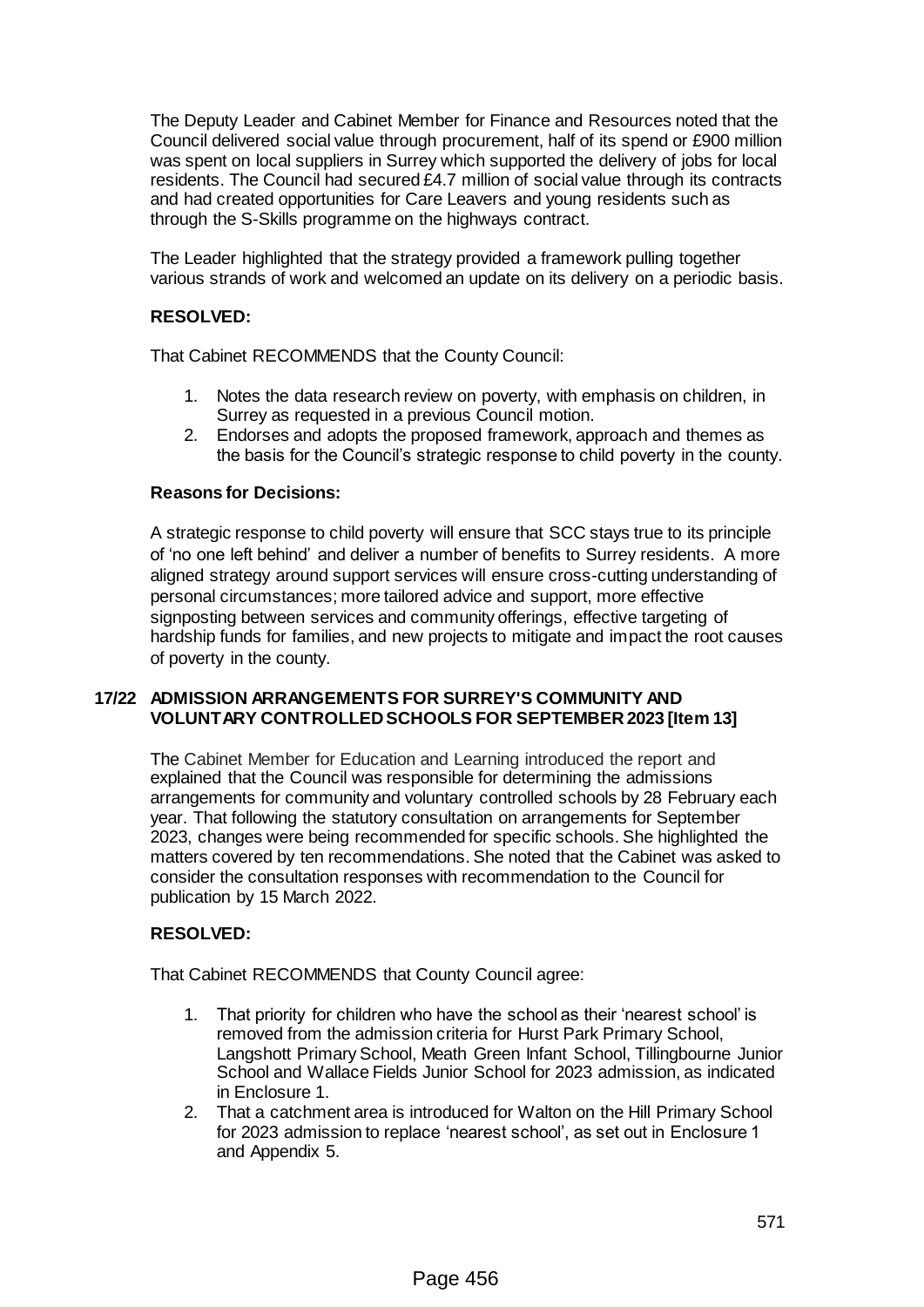- 3. That a nodal point to measure home to school distance is introduced for Reigate Priory School for 2023 admission, as set out in Section 8 of Enclosure 1.
- 4. That the Published Admission Number for Year 3 at West Ashtead Primary School is reduced from 30 to 2 for 2023 admission, as set out in Appendix 1 of Enclosure 1.
- 5. That a Published Admission Number of 4 is introduced for admission to Year 3 at Leatherhead Trinity Primary School for 2023 admission, as set out in Appendix 1 of Enclosure 1.
- 6. That a Published Admission Number of 2 is introduced for admission to Year 3 at Felbridge Primary School for 2023 admission, as set out in Appendix 1 of Enclosure 1.
- 7. That priority is given to children of a member of staff for entry to a nursery school for 2023 admission as set out in Section 20 of Enclosure 1.
- 8. That a supplementary information form is introduced for families applying on the basis of exceptional social/medical need for 2023 admission, as set out in Appendix 6 of Enclosure 1.
- 9. That the Published Admission Numbers (PANs) for September 2023 for all other community and voluntary controlled schools are determined as they are set out in Appendix 1 to Enclosure 1.
- 10. That the aspects of Surrey's admission arrangements for community and voluntary controlled schools for September 2023 for which no change has been consulted on, are agreed as set out in Enclosure 1 and its appendices.

## **Reasons for decisions:**

#### **Recommendation 1:**

- It will bring the admission criteria into line with the majority of other community and voluntary controlled schools
- It will ensure that the admission arrangements for these schools comply with the School Admissions Code
- It will simplify the admission arrangements
- It will enable parents to better understand how their application will be considered
- Analysis would indicate that this change will have no or minimal impact on the intake to each of these schools
- Where children might be displaced, a place at an alternative local school will be available
- It will enable school specific criteria to remain for Wallace Fields Junior School which exists to accommodate a feeder link from Wallace Fields Infant School
- The final distance criterion will still exist which will enable remaining applicants to be prioritised based on the distance they live from the school, ensuring children who live closer to the school are allocated ahead of children who live further away
- 86% of academies, foundation, trust and voluntary aided schools do not give priority on the basis of 'nearest school'
- The change is supported by the Headteacher and Governing Body of Hurst Park Primary School, Langshott Primary School, Meath Green Infant School and Wallace Fields Junior School
- The change is not supported by the Headteacher and Governing Body of Tillingbourne Junior School which is concerned at maintaining pupil numbers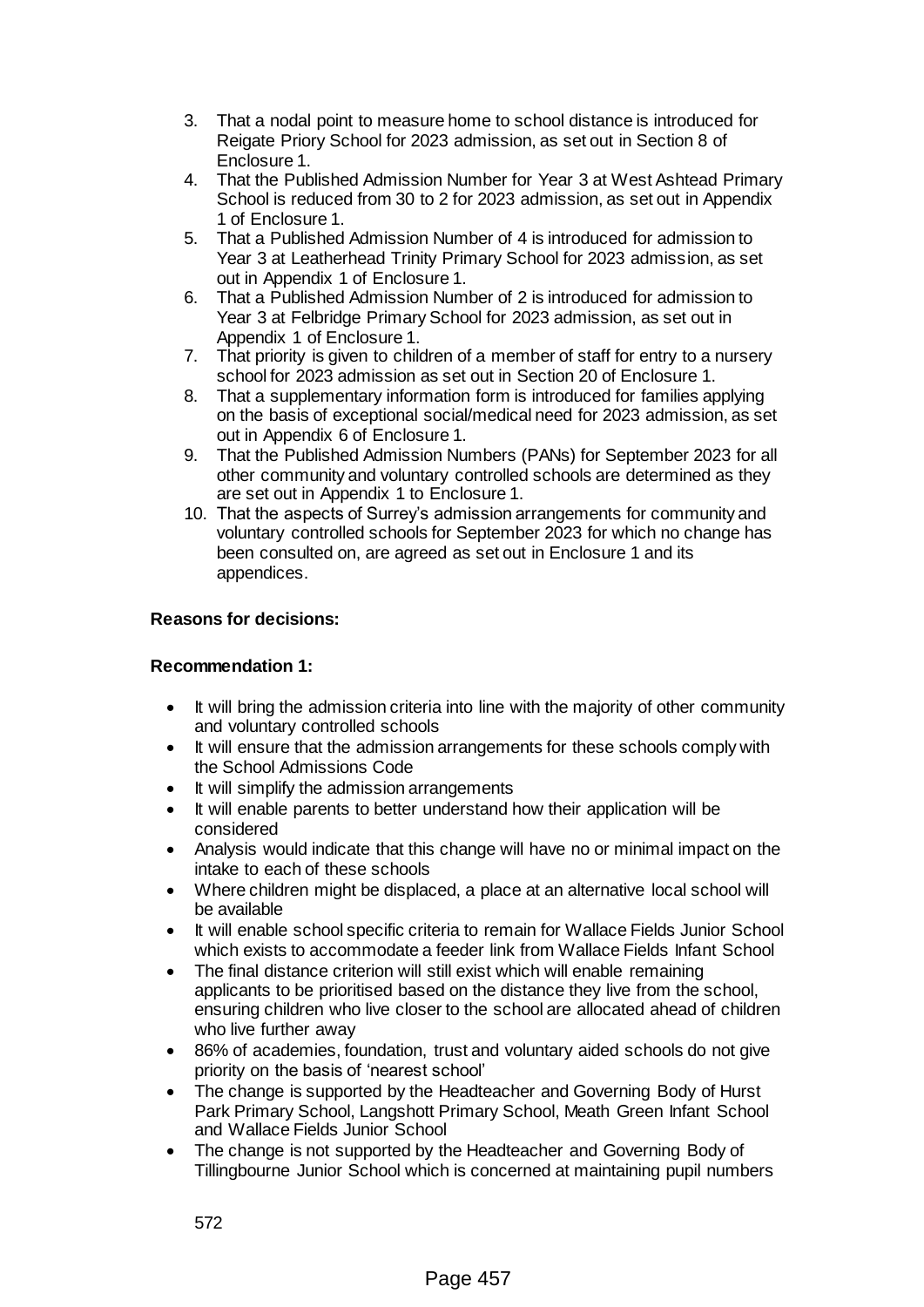and serving the areas of Gomshall and Shere. However, with a projected deficit of Year 3 places across Tillingbourne Valley until 2026/27 and the projected forecasts for Godalming showing a surplus of Year 3 places for the foreseeable future, the local authority does not anticipate that the school will face a shortage of pupils nor that children from Godalming will displace children from Gomshall and Shere.

## **Recommendation 2:**

- It will ensure that the admission arrangements for these schools comply with the School Admissions Code
- It will simplify the admission arrangements
- It will enable parents to better understand how their application will be considered
- The introduction of a catchment is not anticipated to affect the pattern of admission to the school as it has been based on the catchment created by use of 'nearest school'
- The final distance criterion will still exist which will enable remaining applicants to be prioritised based on the distance they live from the school, ensuring children who live outside catchment but closer to the school are allocated ahead of children who live further away
- It is supported by the Headteacher and Governing Body of the school

## **Recommendation 3:**

- It will ensure the pattern of admission does not change if the school moves site
- It will ensure that families to the north of Reigate will still be served by the school if the school moves site
- Use of a nodal point to measure home to school distance is permitted by the School Admissions Code
- It is supported by Surrey's Education Place Planning team
- It is supported by the Headteacher and Governing Body of the school

#### **Recommendation 4:**

- It is supported by the Headteacher and Governing Body of the school, having been requested by them
- It is supported by Surrey's Education Place Planning team
- There will still be sufficient places for local children if the PAN is decreased
- It will help the school maintain financial viability as they will be able to operate with just one class in KS2
- It will have no impact on children who are currently on roll at the school

## **Recommendation 5:**

- It is supported by the Headteacher and Governing Body of the school
- It is supported by Surrey's Education Place Planning team
- It will help to offset the reduction in PAN at West Ashtead Primary School
- It will help to alleviate any pressure on places in Fetcham and Bookham
- It will have no impact on children who are currently on roll at the school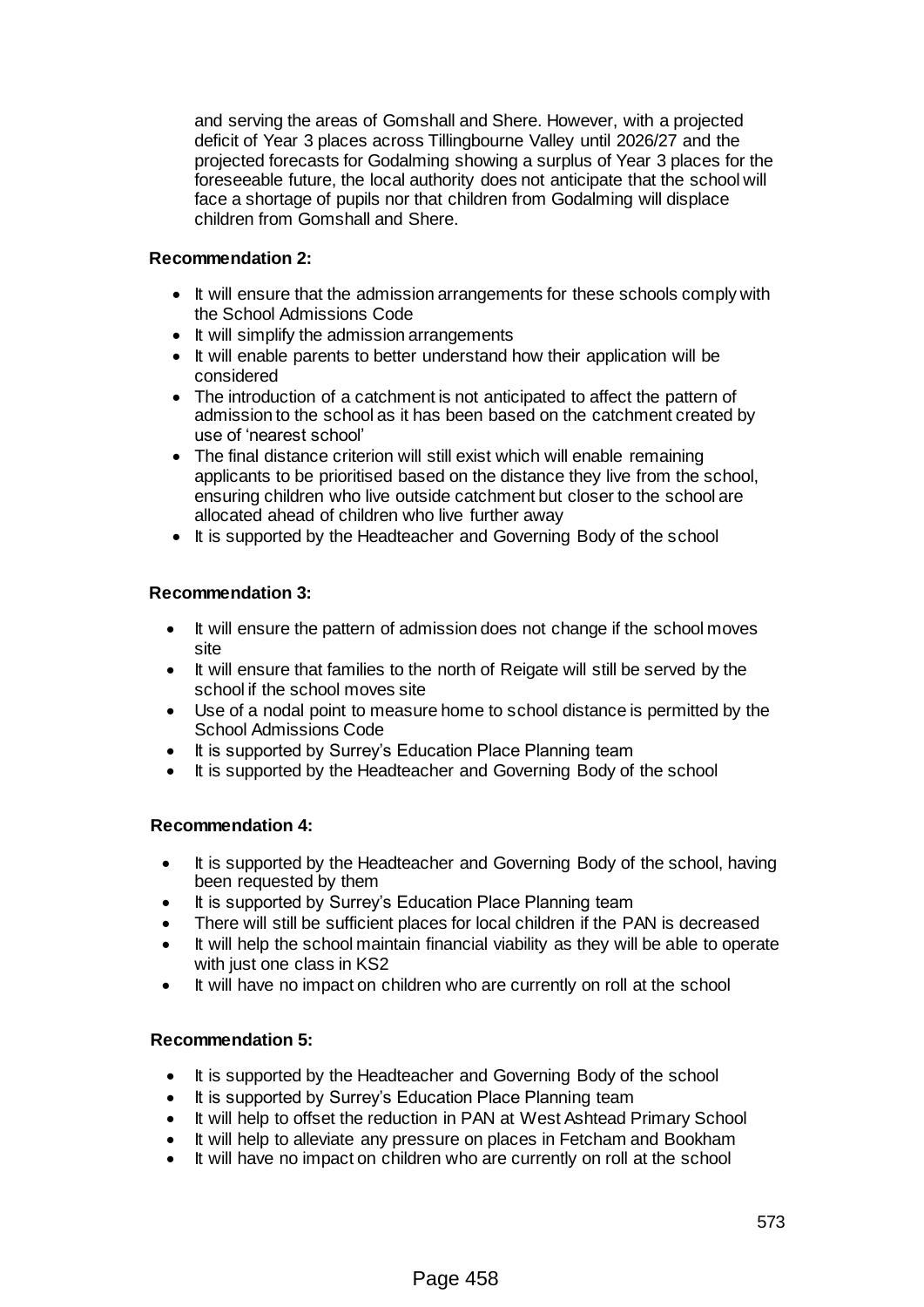## **Recommendation 6:**

- It is supported by the Headteacher and Governing Body of the school, having been requested by them
- It is supported by Surrey's Education Place Planning team
- It reflects what is currently being operated within the school
- It will ensure parents know that they can formally apply for a place in Year 3
- It will have no impact on children who are currently on roll at the school

## **Recommendation 7:**

- It will align the criteria for entry to a nursery to that for Reception
- Priority for children of staff is permitted under the School Admissions Code
- The definition of children of staff is compliant with the Code
- It will help nurseries with staff recruitment and retention
- It will put community and voluntary controlled nurseries on an equal footing with those academies, foundation, free, trust and voluntary aided nurseries which already give priority for children of staff

## **Recommendation 8:**

- It will ensure applicants can be quided through the process for applying on the basis of social/medical need
- It will enable applicants to understand what they need to provide to support their application
- It will enable applicants to declare details of their case in more detail than is allowed on the application form

#### **Recommendation 9:**

- Most other PANs remain as they were determined for 2022 which enables parents to have some historical benchmark by which to make informed decisions about their school preferences for 2023 admission
- The PAN for Oakwood School has been increased from 300 to 330 to provide additional capacity in Horley
- The Education Place Planning team supports the PANs

#### **Recommendation 10:**

- The admission arrangements are working well
- The local authority has undertaken to review the admission arrangements for the remaining two schools which will still use 'nearest school' ahead of any consultation on the arrangements for 2024
- The arrangements enable the majority of pupils to attend a local school and in doing so reduce travel and support Surrey's sustainability policies
- The changes highlighted in bold in Section 7, Section 11, Section 12 and Section 16 of Enclosure 1 have been made to add clarity to the arrangements and reflect existing practice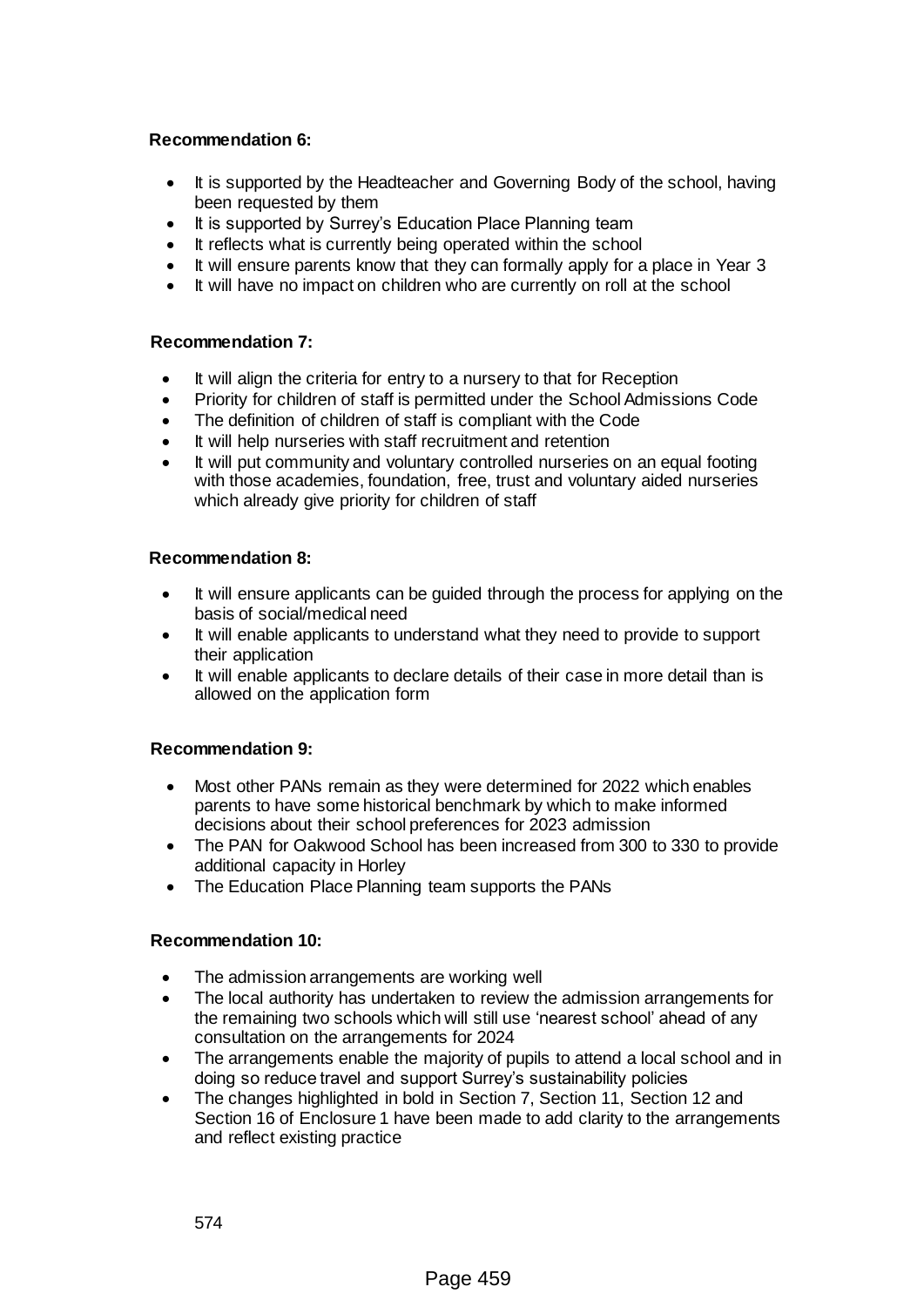#### **18/22 DEVELOPING LOCAL SPECIAL EDUCATIONAL NEEDS AND DISABILITY (SEND) PROVISION IN SURREY TO MEET DEMAND FROM 2023/24 ONWARDS [Item 14]**

The Cabinet Member for Education and Learning introduced the report and highlighted that between 2019 and 2021 the Cabinet approved a strategy for three phases of the SEND Capital Programme with a combined capital investment of £79.6 million to expand local specialist provision at pace. That 500 places had been delivered to be followed by 1,100 places and there was a further £60 million earmarked in capital budget with the projected need for a further 800 to 900 places. That a potential 872 places had been identified and extensions to new units cost £74 million. She noted that business cases would be subject to approval to ensure value for money and spend would be distributed over time.

The Cabinet Member for Transport and Infrastructure welcomed the provision and would continue to coordinate the programme alongside the Cabinet Member for Property and Waste.

The Leader noted that the provision was an example of how the Council was using its Council Tax funding, to get a further 900 places would be tremendous.

#### **RESOLVED:**

- 1. That Cabinet approves in principle the use of SEND Capital funding against the programme of adaptation and refurbishment of Surrey County Council (SCC) owned assets and state maintained schools for Phase 4 of the programme. This is in order to deliver up to 872 additional Specialist School Places in Surrey from September 2023 onwards.
- 2. That Cabinet delegates the decision to transfer the £60m SEND Capital funding from pipeline to budget to the Capital Programme Panel, based on approval of individual business cases once schemes, locations and costs are confirmed.
- 3. That Cabinet approves the delegation of authority to allocate resources from the approved £60m budget required for individual projects to the Cabinet Members for Education & Learning, Resources and Land & Property, following Capital Programme Panel approval.

#### **Reasons for Decisions:**

Following national legislative changes brought about by the 2014 Children & Families Act and revised Special Educational Needs and Disabilities (SEND) Code of Practice, 2015, Surrey has seen the number of Education, Health and Care Plans (EHCPs) as a percentage of the 4-19 general school age population increase from 3.4% to 4.1% between 2018-2021. This figure is projected to increase to over 5% of the 4-19 general population by 2024, resulting in the projected demand for up to 6,000 maintained specialist school places. (Annex 3)

The sustained increase in demand for specialist provision has resulted in overreliance on the independent school sector and out of county placements, which frequently also involves excessive home to school travel distances for EHCP pupils outside of resident districts and boroughs.

The Department for Education expects Local Authorities (LA) to manage their specialist estates efficiently to avoid detriment to schools' educational offers,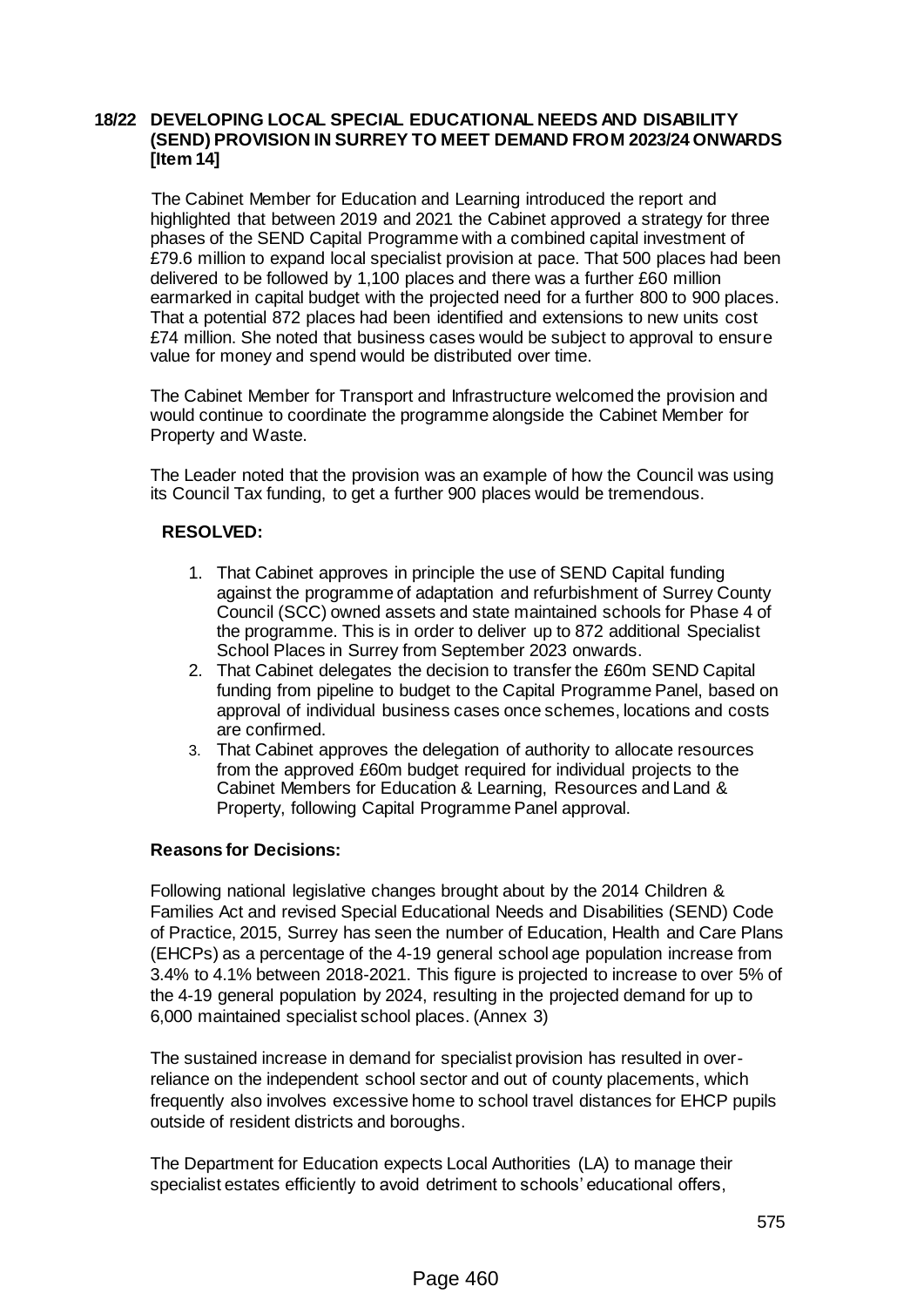creating disadvantage to children and young people who have SEND or to the LA's financial position. This means ensuring the availability of maintained specialist school places that are appropriately matched to SEN need-type, phases of education and geographic location so that all of Surrey's statutory school age children with an EHCP that require a full-time specialist setting in either a mainstream SEN Unit or Special School have a named placement, ready for the beginning of each academic year.

The recommended Phase 4 SEND Capital investment completes the planning for sufficiency of specialist school places from September 2023 to 2031.

*(The decisions on this item can be called-in by the Children, Families, Lifelong Learning and Culture Select Committee)*

## **19/22 MONTHLY BUDGET MONITORING- 2021/22 MONTH 8 [Item 15]**

The Deputy Leader and Cabinet Member for Finance and Resources introduced the report and explained that the Council would be delivering a balanced budget for 2021/22 with no use of reserves at month 8. The Council was forecasting a deficit of £8 million due to the release of an £8.8 million contingency for the Dedicated Schools Grant (DSG) High Needs Block offset. That all directorates had been working hard to bring their forecasts back in line with the budget without needing to use reserves, the report contained details on each directorate. The remaining general contingencies for 2021/22 exceeded the current forecast deficit, so a balance outturn would be achieved.

The Leader highlighted that the Council was discussing the shortfall in the DSG High Needs Block Grant with the Government. He hoped that next month the deficits would reduce even further and welcomed the expectation of achieving a balanced budget.

#### **RESOLVED:**

1. That Cabinet note the Council's forecast revenue and capital budget positions.

#### **Reasons for Decisions:**

This report is to comply with the agreed policy of providing a monthly budget monitoring report to Cabinet for approval of any necessary actions.

*(The decisions on this item can be called in by the Resources and Performance Select Committee)*

#### **20/22 EXCLUSION OF THE PUBLIC [Item 16]**

#### **RESOLVED:**

That under Section 100(A) of the Local Government Act 1972, the public be excluded from the meeting during consideration of the following items of business on the grounds that they involve the likely disclosure of exempt information under the relevant paragraphs of Part 1 of Schedule 12A of the Act.